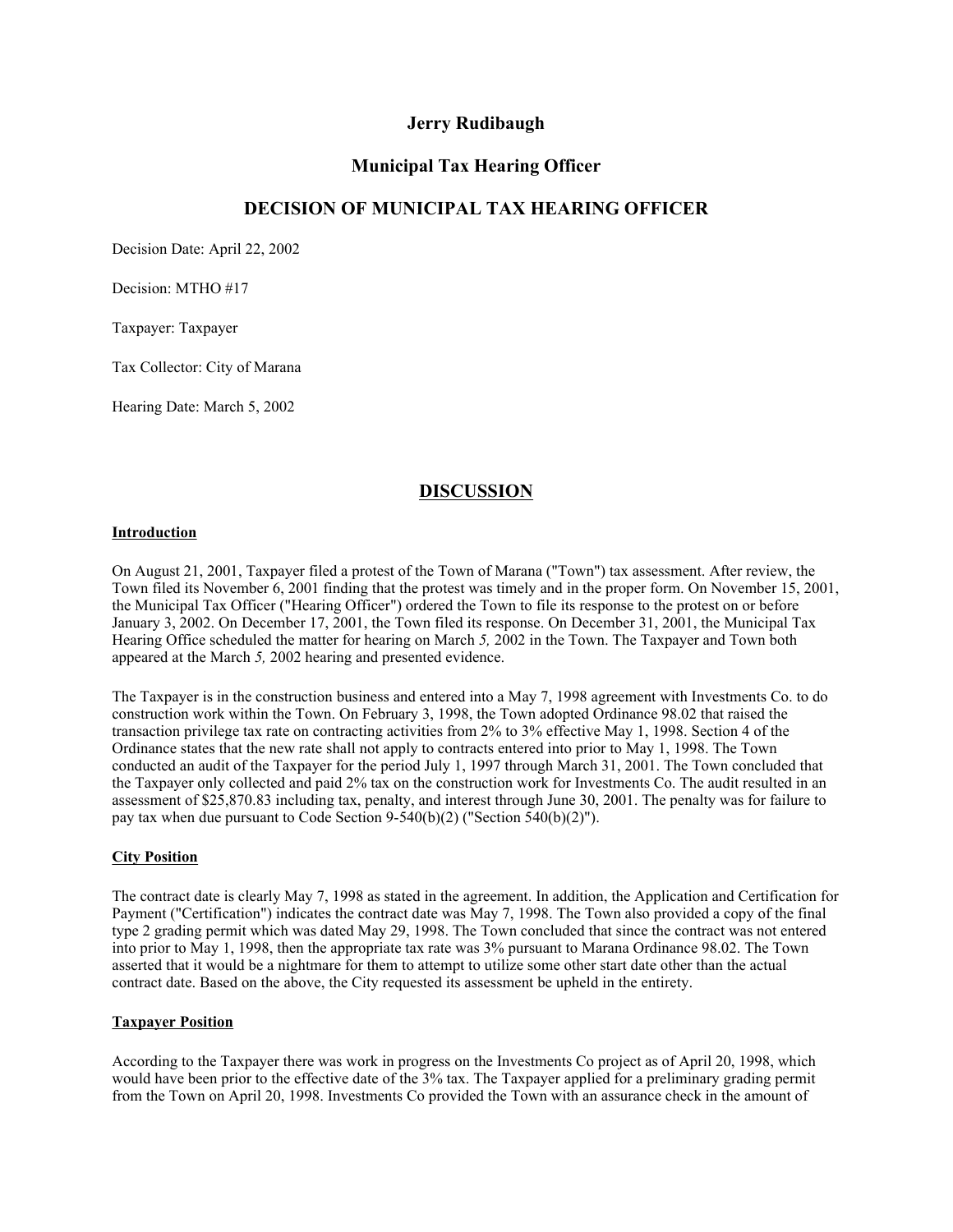\$6,622.00 that was to be returned when a type 2 grading was obtained. The Taxpayer also provided a Jobsite Daily Report ("Daily Report") dated April 13, 1998 which contained notes regarding starting the job. Based on the above, the Taxpayer argued the contracting activity commenced prior to May 1, 1998 and should be taxed at the 2% rate.

#### **ANALYSIS**

It is clear from Ordinance No. 98.02 that construction contracts entered into on or after May 1, 1998 are to be taxed at a three percent rate. The issue in this case is whether or not the preliminary activity by the Taxpayer for Investments Co prior to May 1, 1998 was sufficient to conclude their contract was entered into prior to May 1, 1998. The Hearing Officer cannot reach that conclusion. There was clear evidence that Investments Co and the Taxpayer were in negotiations and were in agreement on some things prior to May 1, 1998. However, the May 7, 1998 contract between Investments Co and the Taxpayer is the earliest document that makes it clear Investments Co and the Taxpayer had reached a final agreement. The Taxpayer provided testimony that if they would have known about the May 1, 1998 date they could have signed an earlier contract date. Unfortunately, that did not happen and the Hearing Officer must conclude the construction activity entered into because of the May 7, 1998 contract is taxable at the three percent rate.

While the interest cannot be waived, the penalty for failure to pay the tax can be waived if the failure was due to reasonable cause. Under the facts of this case, the Hearing Officer concludes the Taxpayer did have reasonable cause to believe the proper tax rate was two percent. For that reason, the Hearing Officer shall waive the penalty for failure to pay the tax on a timely basis. Based on the above, the Taxpayer's protest is denied with the exception of the penalty for failure to pay tax in a timely manner.

#### **FINDINGS OF FACT**

1. On August 21, 2001, Taxpayer filed a protest of the tax assessment of the Town.

2. On November 6, 2001 the Town filed its conclusions that the protest was timely and in the proper form.

3. On November 15, 2001 the Hearing Officer ordered the Town to file its response to the protest on or before January 3, 2002.

4. On December 17, 2001, the Town filed its response.

5. On December 31, 2001, the Municipal Tax Hearing Office scheduled the hearing for March 5, 2002.

6. The Taxpayer and the Town both appeared at the hearing and presented evidence.

7. On February 3, 1998, the Town adopted Ordinance 98.02 that raised the transaction privilege tax rate on contracting activities from 2% to 3%, effective May 1, 1998.

8. The Taxpayer is in the construction business and entered into a May 7, 1998 agreement with Investments Co to do construction within the Town.

9. The Certification indicates the contract date was May 7, 1998.

10. The final type 2 grading permit was dated May 29, 1998.

11. There was preliminary activity by the Taxpayer for Investments Co prior to May 1, 1998.